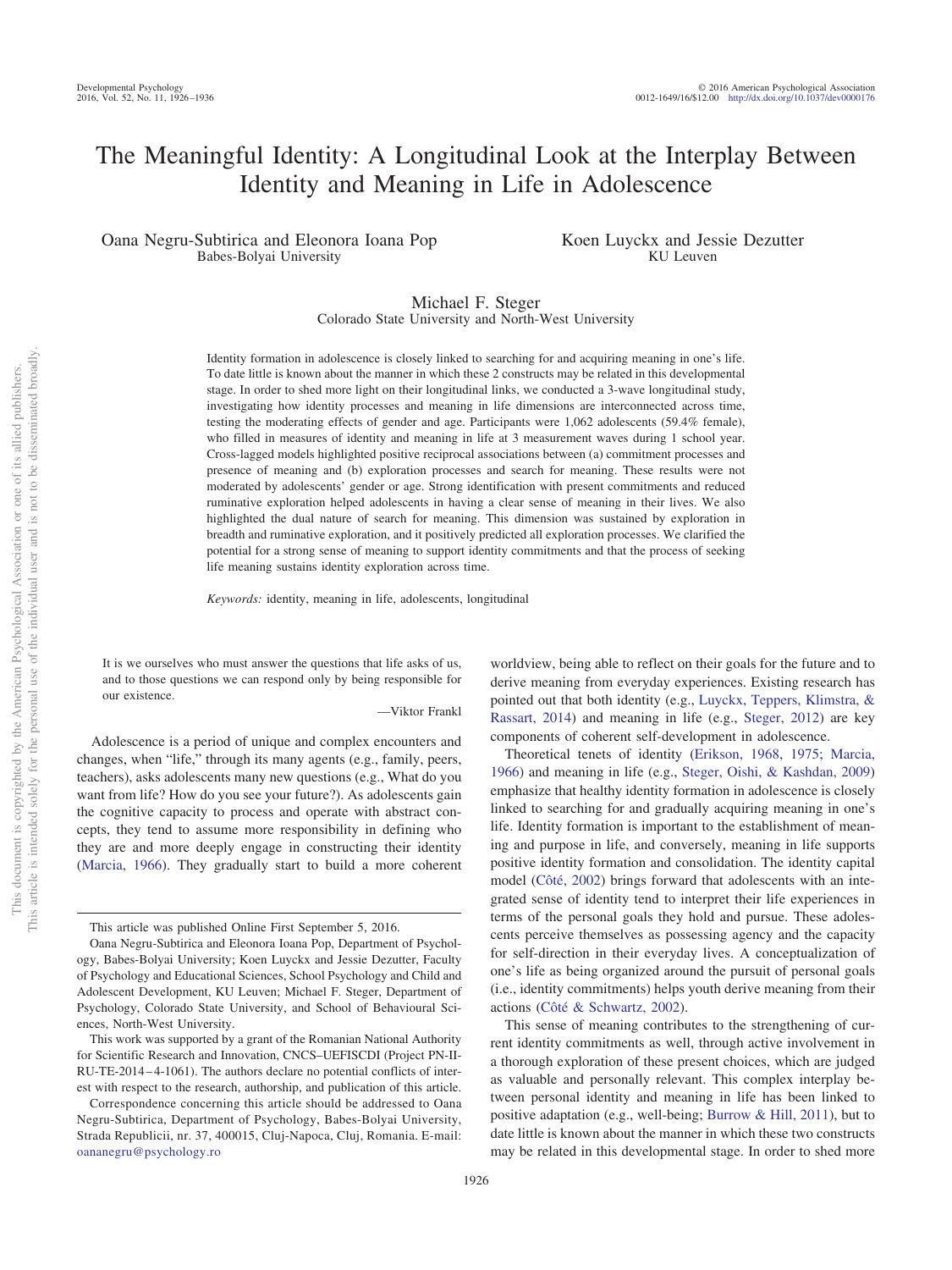light on these longitudinal links, we conducted a three-wave longitudinal study, investigating how identity processes and meaning in life dimensions are connected to each other throughout a school year.

# **Interplay Between Identity Development and Meaning in Life in Adolescence**

Identity development in adolescence is associated with searching for and maintaining a sense of life meaning. Both constructs represent key personal assets when youth approach developmental tasks and transitions and can be viewed as core manifestations of an agentic, goal-oriented self (Côté, 2002). That is, the perception of a meaningful life helps adolescents actively take stock of opportunities and obstacles. Identity development is centered on finding answers to the question "Who am I?" as adolescents explore and gradually commit to specific life goals and values (Marcia, 1966). Recent models of identity formation (Crocetti, Schwartz, Fermani, Klimstra, & Meeus, 2012; Luyckx, Goossens, & Soenens, 2006; Luyckx, Goossens, Soenens, & Beyers, 2006) have unpacked identity exploration and commitment into a larger set of identity processes, allowing a finer grained analysis of identity development. One example is Luyckx and colleagues' (Luyckx, Goossens, & Soenens, 2006; Luyckx et al., 2008) model, which includes five separate but interrelated processes of identity development. Four of these processes are subsumed to two cycles of identity growth. The identity formation cycle focuses on *exploration in breadth* (i.e., the manner in which adolescents actively explore diverse paths for future development) and on *commitment making* (i.e., adherence to specific beliefs and principles). The identity evaluation cycle is centered on *exploration in depth* (i.e., the thorough appraisal of present commitments) and on *identification with commitment* (i.e., the assimilation of present commitments in one's sense of self). The fifth process, *ruminative exploration,* is marked by worry and indecisiveness, and it represents a maladaptive type of exploration that delays identity formation.

Another key personal asset in adolescence is the gradual quest for and attainment of a sense of meaning in one's life. Meaning in life integrates a coherent and purposeful comprehension of one's life, the world, and how one fits within this world (e.g., Dezutter et al., 2014). Steger, Frazier, Oishi, and Kaler (2006) distinguished two specific dimensions of meaning in life: *presence of meaning* (i.e., individuals' perception of their existence as being purposeful, significant, and valuable) and *search for meaning* (i.e., individuals' efforts aimed at exploring and increasing the significance of their life). Thus, having a sense of meaning in life suggests one has the ability to form coherent worldviews that explain why events occur and the ability to identify aspirations and goals that people may strive to achieve. Meaningful lives are judged to be valuable, worthwhile, understandable, and supportive of avenues for making an impact in the world.

Experiencing the presence of meaning in life is conceived to be a beneficial psychological quality, and it is associated with numerous positive psychological outcomes, such as psychological wellbeing (e.g., Dezutter et al., 2014), adaptive personality traits (e.g., conscientiousness, agreeableness: Steger, Kashdan, Sullivan, & Lorentz, 2008), or health-related behaviors (e.g., healthy eating, engagement in physical activity: Brassai, Piko, & Steger, 2015). Search for meaning, on the other hand, has been conceptualized as both a positive, adaptive process (Frankl, 1963) and a maladaptive, dysfunctional process (Baumeister, 1991). Its dual nature is supported by the mixed results of research studies, which link one's search for meaning to some positive outcomes (e.g., openmindedness, curiosity: Schwartz et al., 2011; Steger, Kashdan, et al., 2008; healthy eating and physical activity: Brassai et al., 2015; school motivation: Kiang & Witkow, 2015) but also to negative outcomes (e.g., depressive symptoms: Kiang & Witkow, 2015; Schwartz et al., 2011; negative affect: Boyraz, Lightsey, & Can, 2013; rumination and negative thinking about the past: Steger, Kashdan, et al., 2008).

The strong link between identity and meaning in life was initially brought forward by Erikson (1968, 1975) in his work on youth identity development. He viewed fidelity as a protective factor for healthy identity formation, because youth with a strong sense of fidelity construct their identities in accordance with "the capacity to be loyal to a vision of the future" (Erikson, 1975, p. 209). This allegiance to a coherent worldview, which is conceptually similar to meaning in life, offers adolescents a sense of direction in life and helps them in exploring and negotiating social and age-graded requirements (e.g., choice of an occupation, choice of friends).

These relations are important assets for adolescent development in late-modern societies, where cultural destructuring leads to a decline in the role that traditions (i.e., values, norms, beliefs) play in guiding the development of new generations (Côté, 2005). When debating how individuals negotiate developmental transitions in unstructured late-modern societies, Côté (1996) delineated that "the active, agentic response is to develop strategies for dealing with these influences in terms of sustaining some sense of direction and meaning, and taking initiative in one's personal development" (p. 423). In this vein, recent cross-sectional studies have pointed out that adolescent purpose in life is structured along different levels of purpose commitment and exploration, replicating the identity statuses of achievement, foreclosure, moratorium, and diffusion (e.g., Burrow & Hill, 2011; Burrow, O'Dell, & Hill, 2010; Kiang & Fuligni, 2010).

Moreover, these relations are supported by existing research employing the identity process model proposed by Meeus and Crocetti (Crocetti et al., 2015, 2012). Cross-sectional (e.g., Crocetti, Sica, Schwartz, Serafini, & Meeus, 2013; Karaś, Cieciuch, Negru, & Crocetti, 2015; Morsünbül, Crocetti, Çok, & Meeus, 2014), and longitudinal (e.g., Pop, Negru-Subtirica, Crocetti, Opre, & Meeus, 2016) studies on youth samples brought forward the dual nature of identity in-depth exploration. These studies highlighted that, similarly to search for meaning, this identity process can be linked to positive psychosocial characteristics (e.g., adaptive personality traits, well-being) but also to negative psychosocial characteristics (e.g., anxiety and depressive symptoms). It can be that search for meaning and identity exploration are connected at a deeper seated personality level, because they may share similar underlying personality traits (e.g., openness to experience, curiosity: Schwartz et al., 2011; Steger, Kashdan, et al., 2008).

Additional proof for the complex relations between identity processes and meaning in life comes from narrative identity studies that have conceptualized meaning making in the context of the construction of a personal life story (e.g., McAdams, 1985). Due to the stages of progress involved in developing one's abstract reasoning ability (Habermas & Bluck, 2000), adolescence is viewed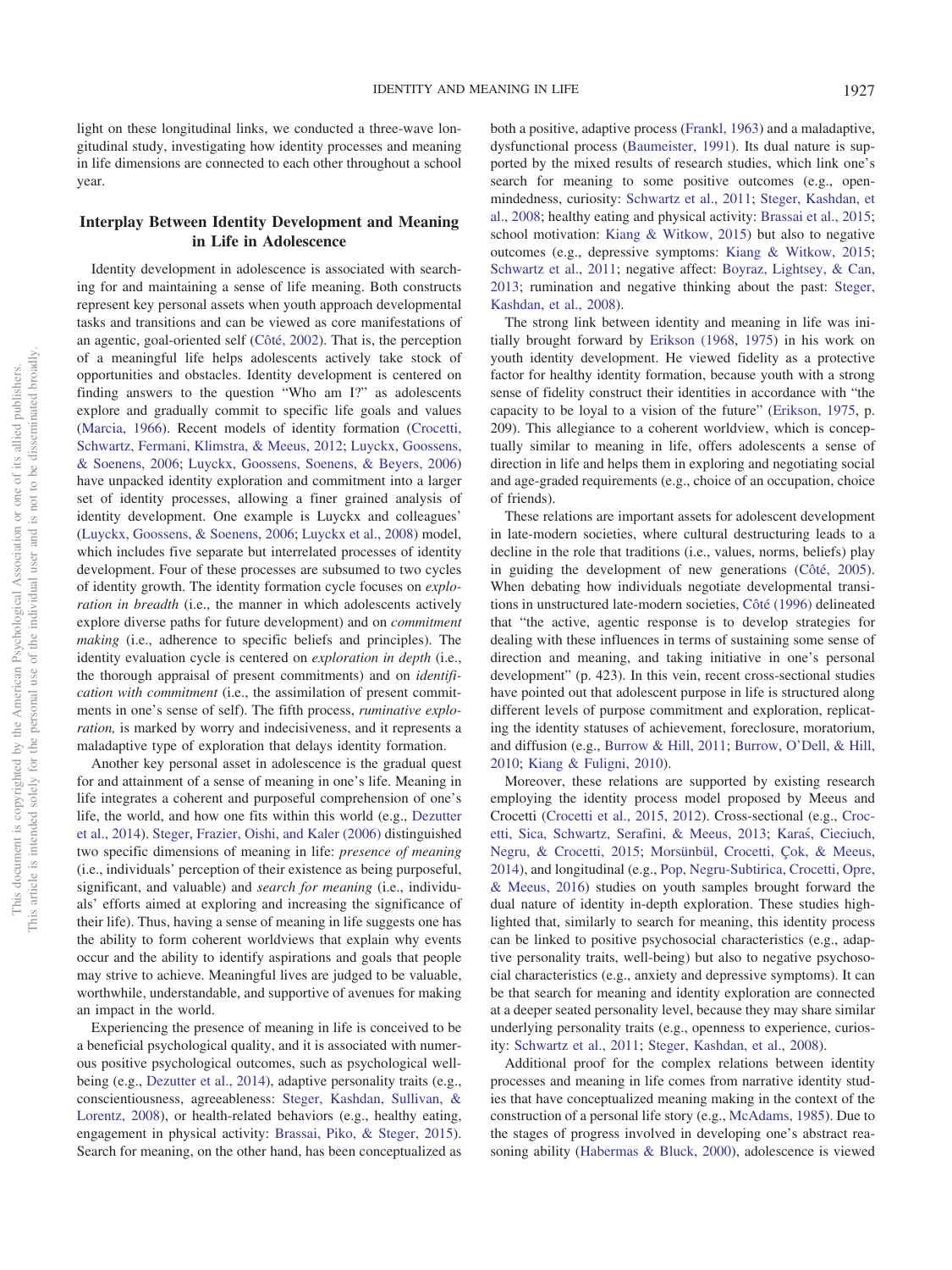as a key period in the development of life stories, by making meaning of past experiences. Research studies have linked changes in identity processes with changes in the complexity, depth, and content of narrative meaning making in adolescents (e.g., McLean & Pratt, 2006; McLean & Thorne, 2003). Adolescents who are actively involved in the exploration of identity alternatives and/or of present identity commitments tend to have richer and more comprehensive life stories.

Nevertheless, it is important to take into account not only similarities between meaning in life and identity but also their differences. Meaning in life refers to more global existential preoccupations (Frankl, 1963; Steger, 2012; Steger et al., 2006), whereas identity pursuits encompass processes of exploration and commitment to specific life goals (Crocetti et al., 2012; Erikson, 1968; Luyckx, Goossens, et al., 2006). On the one hand, meaning in life dimensions (i.e., presence of meaning, search for meaning) capture the construction of a more coherent worldview and are anchored on personal reflections regarding the significance of one's life in general, with specific consideration of one's place in the broader scope of existence. On the other hand, identity revolves around representations of the self, powered through the pursuit of personal goals in discrete life domains, and it is based on processes of becoming acquainted with possible goals that ideally then lead to the gradual allegiance to a specific goal. Another way of putting the differences is to say that identity is concerned with who the protagonist in a life story is, whereas meaning in life is concerned with the plot of the story and the broader significance of that protagonist's role. Hence, one's quest for meaning in life creates a fertile ground for the identification and then selection of core personal goals that define who one is in specific life domains.

To our knowledge no longitudinal study has yet investigated the manner in which identity processes and meaning in life are associated in adolescence. On the basis of the results of existing cross-sectional research that links the two constructs, it may be that presence of meaning is longitudinally linked to commitment making and identification with commitment (Burrow et al., 2010). These longitudinal links may be reciprocal, because previous studies have brought forward that identity commitments and presence of meaning tend to actively support each other (e.g., positive relations between ethnic identity commitment and presence of meaning: Kiang & Fuligni, 2010). A strong sense of life meaning may help adolescents in becoming more committed to their goals for the future and in internalizing these commitments because of the organizing role meaning is thought to play in helping people select and pursue long-term goals. Conversely, higher levels of identity commitment assist adolescents in maintaining meaning in their lives by providing a stable sense of self that facilitates a coherent worldview. These bidirectional links may adaptively foster the acquisition of identity capital, viewed as what individuals "invest" in "who they are" (Côté, 1996, p. 425), which is a core strategy for successfully navigating the late-modern society.

Search for meaning may be associated with the three exploration processes (i.e., exploration in breadth, exploration in depth, and ruminative exploration) and vice versa. Adolescents' quest for meaning and purpose in their lives is greatly facilitated when they also tend to explore their options for the future. Also, diverse strategies of identity exploration aid one's search for meaning in life longitudinally. These links are supported by Burrow and colleagues' (2010) cross-sectional findings regarding the positive

association between purpose commitment and identity commitment and between purpose exploration and identity exploration in adolescents. Additional proof comes from research that has focused on the relations between identity statuses and narrative meaning making from adolescence to emerging adulthood (e.g., McLean & Pratt, 2006; Syed & Azmitia, 2010). This line of research highlighted that higher identity exploration was related to more reflective narrative meaning making across time. These findings indicate that young people who focus more on exploring their identity alternatives also develop richer and more complex meaning in their life stories.

Ruminative exploration and search for meaning may also be positively linked, due to the dual nature of this meaning in life dimension. That is, one's search for meaning always encompasses elements of uncertainty. For instance, adolescents may question whether their efforts to explore the significance of their lives fit their current goals (e.g., "If the most important aspect for me is to have a strong Facebook identity, how am I supposed to search for something meaningful in my life?"), or they may be afraid they are not involved enough in finding a "common thread" in their lives. Therefore, this uncertainty can be processed with doubt, rumination, and negative thinking about the past by those who seek a sense of meaning in their lives.

## **Overview of the Present Research**

This longitudinal study examined reciprocal associations between identity processes and meaning in life dimensions in adolescence. In this endeavor, we investigated their cross-lagged associations, testing the moderating role of gender and age. Additionally, we analyzed their correlated changes (Klimstra, Bleidorn, Asendorpf, van Aken, & Denissen, 2013; Neyer & Asendorpf, 2001). Correlated change (i.e., within-time correlations at Time 2 and Time 3 in the study's proposed cross-lagged framework) depicts whether change in one variable is accompanied by change in another variable in time. Time 2 and Time 3 within-time correlations in the study's proposed cross-lagged framework differ from Time 1 correlations in that the former reflect how changes in one construct are related to changes in another construct in time, whereas the latter depict how two variables are initially related, at onset (Klimstra et al., 2013; Neyer & Asendorpf, 2001). In the present study we focused on correlated change coefficients at the between-subjects level. Therefore, positive correlated change indicated that, for instance, if a person's score on identification with commitment increased relative to the scores of others, their scores on presence of meaning might also become relatively higher compared to others' scores on this dimension.<sup>1</sup>

In terms of cross-lagged associations, in line with existing findings (e.g., Burrow & Hill, 2011; Kiang & Fuligni, 2010; McLean & Thorne, 2003), we expected commitment processes to positively predict presence of meaning longitudinally and vice versa. Across the school year, adolescents with strong identity commitments would also have higher levels of presence of meaning in their lives, and increased presence of meaning would further enforce current commitments. Also, we expected exploration processes (i.e., exploration in breadth, exploration in depth, and ru-

<sup>&</sup>lt;sup>1</sup> We thank an anonymous reviewer for this suggestion on how to further clarify the correlated change coefficients.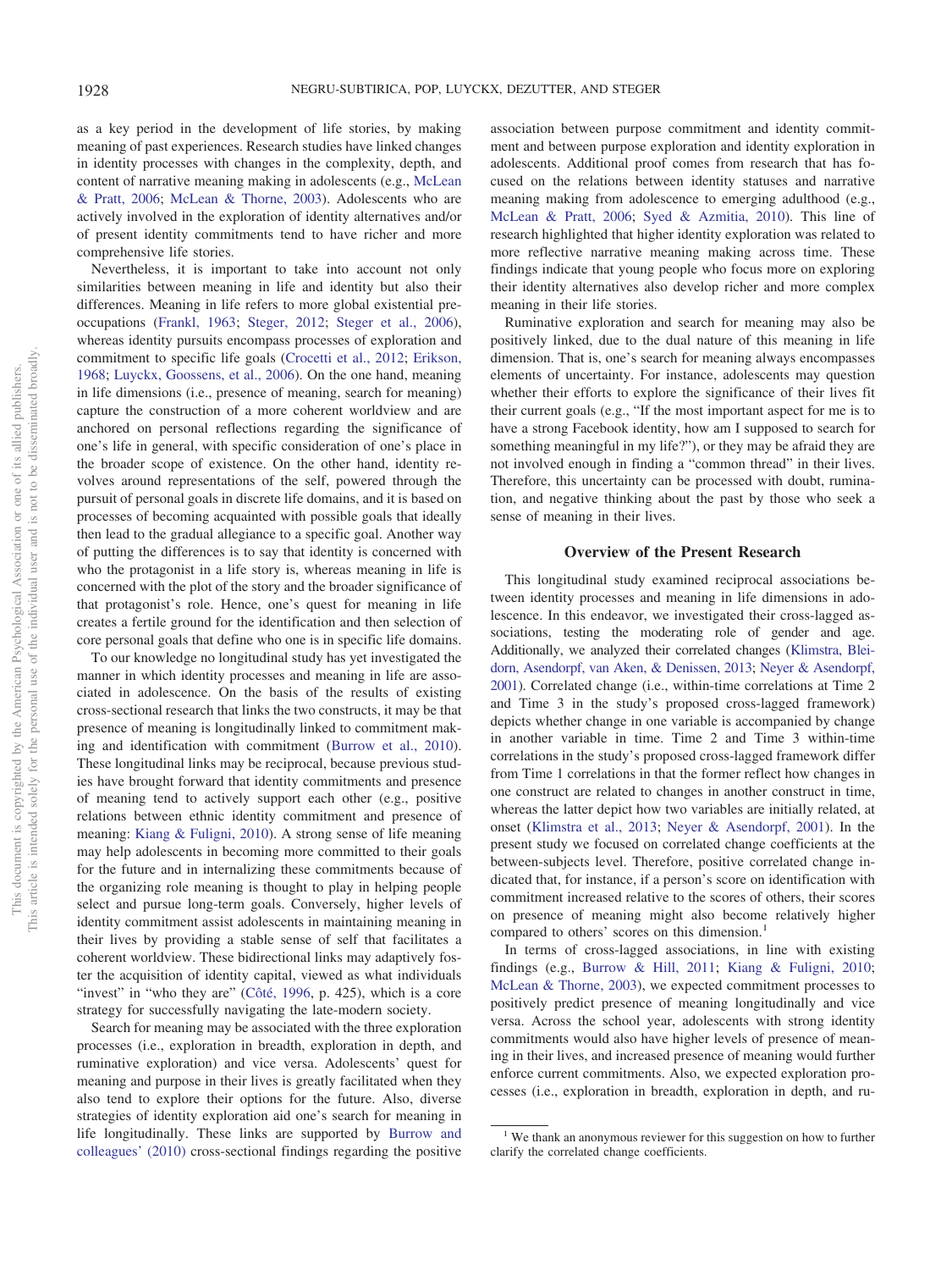minative exploration) to positively predict search for meaning in time and vice versa.

As the school year unfolds, stronger involvement in the examination of current life goals is expected to contribute to higher levels of search for meaning in one's life. Thus, we hypothesized that adolescents embarking on an active investigation of the meaning they attached to their lives would gradually report more exploration in depth and in breadth and also more ruminative exploration of their identity commitments. Additionally, we analyzed how adolescents' gender and age influence the relation between identity and meaning in life. Existing studies (e.g., Kiang & Witkow, 2015; Machell, Kashdan, Short, & Nezlek, 2015; Steger, Kashdan, et al., 2008; Steger, Kawabata, Shimai, & Otake, 2008) have tended to indicate that this relation may not be moderated by adolescents' gender or age. Nonetheless, this hypothesis still needs to be tested longitudinally.

In terms of correlated change between identity processes and meaning in life dimensions at Time 2 and Time 3 period, we hypothesized that changes in commitment processes (i.e., commitment making, identification with commitment) would be related positively to changes in presence of meaning. Additionally, we expected changes in exploration processes (i.e., exploration in breadth, exploration in depth, and ruminative exploration) to be related positively to changes in search for meaning at Time 2 and Time 3. These hypotheses are grounded on theoretical (e.g., Côté, 2005; Erikson, 1968; McAdams, 1985) and empirical (e.g., Burrow et al., 2010; Kiang & Fuligni, 2010) evidence on the links between identity and meaning in life.

#### **Method**

#### **Participants and Procedure**

Our study uses data from the ongoing longitudinal study entitled Transylvania Adolescent Identity Development Study (Negru-Subtirica & Pop, 2016; Negru-Subtirica, Pop, & Crocetti, 2015). We collected data from seven schools located in four towns in the North-West part of Romania. Students from the ninth to the 12th grades completed paper-and-pencil questionnaires at three measurement waves  $3$  to  $4$  months apart during one school year. Students completed all questionnaires in classrooms during school hours. Participation in the study was voluntary and anonymous. At all waves, students gave their informed consent for participating in the study and could choose not to fill in the questionnaires and become involved in other classroom activities. The study was approved by the Faculty of Psychology and Educational Sciences of the first author's university and by the schools' headmasters through a written collaboration protocol.

A total of 1,062 adolescents (59.4% female) participated in the study, of which 35.2% were early to middle adolescents (age range  $= 13-15$  years) and 64.8% were middle to late adolescents (age range  $= 16 - 19$  years). Mean age was  $16.64$  (*SD*  $= 1.29$ ; range  $= 13-19$ ). The parents of 81.6% of youth were married, whereas 13.4% came from one-parent households. As for living arrangements, 91.7% of adolescents lived with one or both parents, whereas 8.3% lived with other students or relatives. The large majority of adolescents were fully financially supported by their parents (88.3%), and few reported having some personal income

(i.e., state-provided student allocation) that supplemented the parental financial support (9.2%).

Overall, 23.55% of data were missing at Times 1–3. The range of missing items varied from 16.1% to 30.7% across the three waves. Little's (1988) missing completely at random test on the variables of interest yielded a normed chi-square of 1.17. According to guidelines by Bollen (1989), this indicates that data were probably missing at random. Thus, we employed the full-information maximum-likelihood (FIML) procedure in Mplus 6.2 (Muthén & Muthén, 2002). FIML uses all available information (including information from participants with missing data) to estimate the model parameters (Enders, 2010).

#### **Measures**

Measures were translated from English to Romanian through the back-translation method. A team of four academics independently translated the measures from English to Romanian. All discrepancies among the four versions were discussed until a consensus was met for a final Romanian form of each measure. Then, two bilingual translators back-translated the Romanian versions to English. This final back-translation procedure provided English versions identical to the original forms of each scale.

**Identity processes.** Identity processes were measured with the Dimensions of Identity Development Scale (DIDS; Luyckx et al., 2008). The DIDS assesses identity processes regarding future plans and possible life paths. It consists of 25 items, divided equally into five subscales, which appraise specific identity processes, namely commitment making (e.g., "I have decided on the direction I want to follow in my life"), identification with commitment (e.g., "I sense that the direction I want to take in my life will really suit me"), exploration in breadth (e.g., "I regularly think over a number of different plans for the future"), exploration in depth (e.g., "'I regularly talk with other people about the plans for the future I have made for myself"), and ruminative exploration (e.g., "It is hard for me to stop thinking about the direction I want to follow in my life"). Participants respond to each item on a scale from 1 (*strongly disagree*) to 5 (*strongly agree*). Table 1 presents Cronbach's alphas for the subscales from Time 1 to Time 3. We performed confirmatory factor analysis (CFA) with the maximumlikelihood robust estimator (MLR; Satorra & Bentler, 1994) in Mplus 6.2 to check the factor structure of the Romanian version of the DIDS. In line with the validation studies (Luyckx, Klimstra, Duriez, Van Petegem, & Beyers, 2013; Luyckx et al., 2008) and studies conducted in other European cultures (e.g., Italy: Crocetti, Luyckx, Scrignaro, & Sica, 2011), findings indicated an acceptable fit of the five-factor model (including two error covariances between similarly worded items patterning on the same latent factor) to the data, Satorra–Bentler (SB)  $\chi^2(263) = 1,001.527$ , comparative fit index  $(CFI) = .913$ , root-mean-square error of approxima $tion (RMSEA) = .057$ , standardized root-mean-square residual  $(SRMR) = .083$ .

**Meaning in life.** Meaning in life was measured with the Meaning in Life Questionnaire (MLQ; Steger et al., 2006), an instrument that has been successfully used in European cultures (e.g., Turkey: Boyraz, et al., 2013; Hungarian ethnics in Romania: Brassai, et al., 2015). The MLQ comprises two dimensions presence of meaning (e.g., "I understand my life's meaning") and search for meaning (e.g., "I am always looking to find my life's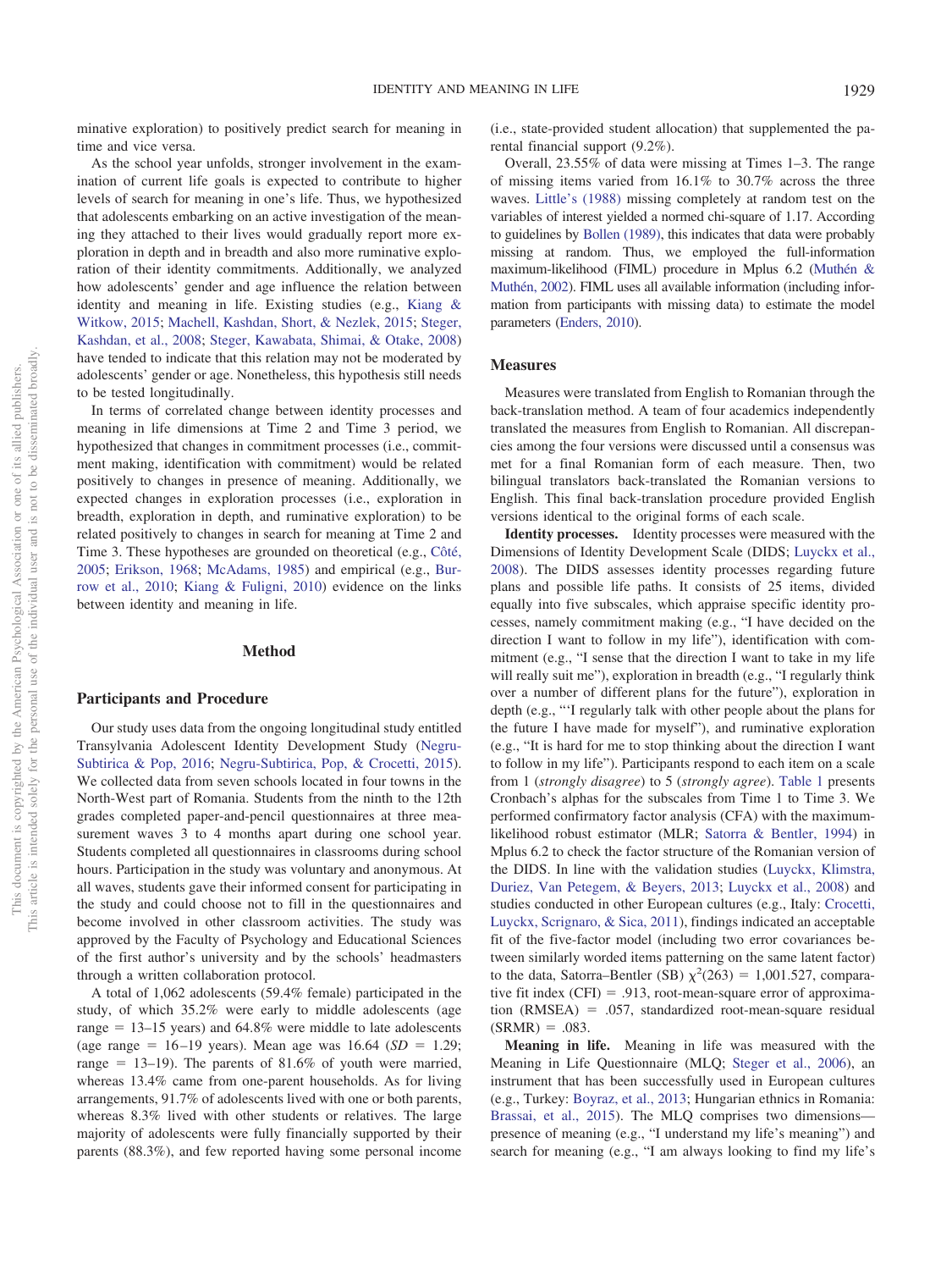Table 1

| Variable                       |            | Descriptive statistics: $M(SD)$ | Reliability $(\alpha)$ |        |        |        |
|--------------------------------|------------|---------------------------------|------------------------|--------|--------|--------|
|                                | Time 1     | Time 2                          | Time 3                 | Time 1 | Time 2 | Time 3 |
| Commitment making              | 3.75(.92)  | 3.66(.91)                       | 3.66(.86)              | .89    | .90    | .89    |
| Identification with commitment | 3.76(.84)  | 3.70(.87)                       | 3.67(.81)              | .86    | .89    | .86    |
| Exploration in breadth         | 3.76(.85)  | 3.62(.78)                       | 3.52(.81)              | .82    | .78    | .81    |
| Exploration in depth           | 3.38(.82)  | 3.31(.80)                       | 3.35(.80)              | .76    | .78    | .80    |
| Ruminative exploration         | 2.72(1.04) | 2.74(1.00)                      | 2.91(.98)              | .85    | .87    | .86    |
| Presence of meaning            | 3.62(.82)  | 3.60(.83)                       | 3.59(0.79)             | .76    | .79    | .76    |
| Search for meaning             | 3.72(.85)  | 3.54(.84)                       | 3.47(.85)              | .76    | .78    | .79    |

*Descriptive Statistics and Reliability for Identity Processes and Meaning in Life Dimensions at Times 1–3*

*Note.*  $M = \text{Mean}$ ;  $SD = \text{Standard Deviation}$ ;  $\alpha = \text{Cronbach's Alpha}$ .

purpose.")—each measured by five items. Participants respond to each item on a scale from 1 (*strongly disagree*) to 5 (*strongly agree*). The search for meaning dimension for the present study comprised four items.<sup>2</sup> Cronbach's alphas for the presence of meaning and search for meaning scales are detailed in Table 1. For the Romanian version of the MLQ, we performed confirmatory factor analysis with the maximum-likelihood robust estimator (Satorra & Bentler, 1994) in Mplus 6.2 to check the factor structure. For the version of the MLQ employed in this study we found a good fit of the original two-factor structure (Steger et al., 2006) to the current data,  $\chi_{SB}^2(26) = 103.438$ , CFI = .949, RMSEA = .058,  $SRMR = .048$ .

#### **Results**

## **Preliminary Analyses**

Mean scores and standard deviations for study variables from Time 1 to Time 3 appear in Table 1. Correlations between study variables at Time 1 appear in Table 2. We used Cohen's (1988) benchmarks for interpreting the magnitude of correlation coefficients. These benchmarks refer to the magnitude of effect sizes (Hemphill, 2003) and indicate that correlation coefficients around the value of .10 are "small," those around .30 are "medium," and those of .50 are "large."

In a set of preliminary analyses, we examined mean-level changes in the five identity processes and in the two meaning in life dimensions over time. We conducted latent growth curve (LGC) analyses with the MLR. LGC analyses provide mean levels (i.e., intercepts) and mean change rates (i.e., slopes) that are based on individual growth trajectories of all participants. Results are detailed in Table 3. We evaluated the fit of linear models through multiple indices (Byrne, 2012): CFI, with values higher than .90 indicating an acceptable fit and values higher than .95 suggesting an excellent fit; RMSEA; and SRMR, with values below .08 indicating an acceptable fit and values less than .05 representing a good fit.

Model fit indices showed adequate to excellent data fit for all linear growth models. An analysis of growth factors indicated that commitment making, identification with commitment, and exploration in breadth significantly decreased over time. Ruminative exploration showed a statistically significant increase during the school year. Exploration in depth remained stable from Time 1 to Time 3. For meaning in life, presence of meaning remained stable over time, whereas search for meaning significantly decreased.

## **Cross-Lagged Analyses**

In order to examine reciprocal longitudinal associations between adolescent identity processes and meaning in life in one school year, we conducted cross-lagged analyses in Mplus 6.2, using MLR (Satorra & Bentler, 2001). Specifically, we tested crosslagged paths and Time 2–Time 3 correlated changes (i.e., withintime correlations in our cross-lagged framework) from identity processes to meaning in life and vice versa (e.g., commitment making predicting presence of meaning and presence of meaning predicting commitment making). In this endeavor, we controlled for (a) first-order autoregressive paths (e.g., identity processes at Time 1 predicting identity processes at Time 2), (b) second-order autoregressive paths (e.g., identity processes at Time 1 predicting identity processes at Time 3), and (c) within-time correlations among all variables. We used multigroup tests to examine the potential moderating effects of gender and age.

In order to model the reciprocal associations between identity processes and meaning in life as parsimoniously as possible, we tested whether cross-lagged paths and Time 2–Time 3 within-time correlations between identity and meaning in life were timeinvariant. Hence, we compared the baseline unconstrained model (Model 1) with the model assuming the time invariance of crosslagged paths and Time 2–Time 3 within-time correlations among identity processes and meaning in life dimensions (Model 2). To determine significant differences between these models, we had to match at least two out of these three criteria:  $\Delta \chi_{SB}^2$  significant at  $p \leq .05$ ,  $\Delta \text{CFI} \geq -.010$ , and  $\Delta \text{RMSEA} \geq .015$  (Chen, 2007; Cheung & Rensvold, 2002).

Results indicated that the model with time-invariant cross-lagged paths and Time 2–Time 3 within-time correlations was not significantly different,  $\Delta \chi^2(30) = 48.968$ ,  $p = .015$ ,  $\Delta \text{CFI} = -.003$ ,  $\Delta$ RMSEA = .002, from the model in which these effects were allowed to vary across time. Therefore, we could retain as the final model the most parsimonious model (Model 2), with timeinvariant cross-lagged paths and Time 2–Time 3 within-time cor-

<sup>2</sup> Initial analyses indicated that the item "I am searching for meaning in my life" of the search for meaning dimension cross-loaded on the presence of meaning dimension. Hence, we decided to exclude this item from the scale for the present study.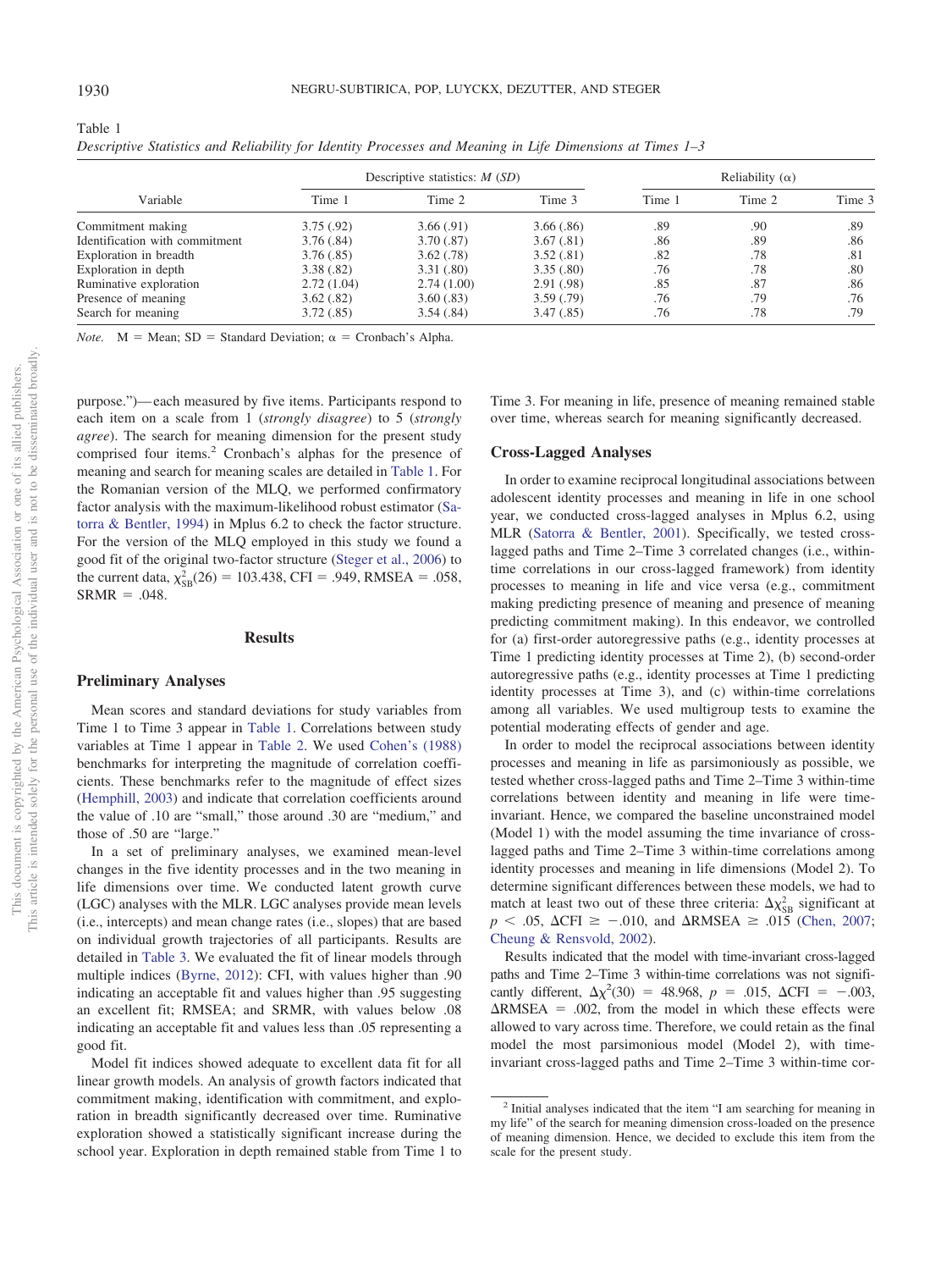| Variable                          | $\overline{2}$ | 3        | 4        |           | 6         |          |
|-----------------------------------|----------------|----------|----------|-----------|-----------|----------|
| Identity processes                |                |          |          |           |           |          |
| 1. Commitment making              | $.73***$       | .03      | $.27***$ | $-.37***$ | $.56***$  | .06      |
| 2. Identification with commitment |                | $.14***$ | $.36***$ | $-.29***$ | $.52***$  | $.16***$ |
| 3. Exploration in breadth         |                |          | $.57***$ | $.47***$  | $-.05$    | $.54***$ |
| 4. Exploration in depth           |                |          |          | $.28***$  | $.16***$  | $.41***$ |
| 5. Ruminative exploration         |                |          |          |           | $-.33***$ | $.30***$ |
| Meaning in life                   |                |          |          |           |           |          |
| 6. Presence of meaning            |                |          |          |           |           | $.07*$   |
| 7. Search for meaning             |                |          |          |           |           |          |
| *** $p < .001$ .<br>$p < .05$ .   |                |          |          |           |           |          |

Table 2 *Correlations Between Identity Processes and Meaning in Life Dimensions at Time 1*

relations. This model fit the data very well,  $\chi_{SB}^2(72) = 106.592$ ,  $CFI = .994$ , RMSEA = .021, 90% confidence interval [.012,  $.029$ ], SRMR =  $.025$ . Significant cross-lagged paths are reported in Figure 1.

Findings of cross-lagged path analyses revealed bidirectional relations among identity processes and meaning in life. Identification with commitment positively predicted presence of meaning across the school year. Additionally, ruminative exploration was a negative predictor for presence of meaning during the school year. Presence of meaning positively predicted identification with commitment and commitment making. Exploration in breadth and ruminative exploration were positive predictors of search for meaning longitudinally. Search for meaning positively predicted all three exploration processes (i.e., exploration in breadth, exploration in depth, and ruminative exploration).

We conducted multigroup analyses to test whether cross-lagged paths from identity processes to meaning in life and vice versa were significantly moderated by gender and age. Results indicated that, for gender,  $\Delta \chi_{SB}^2(30) = 41.104$ ,  $p = .085$ ,  $\Delta \text{CFI} = -.002$ ,  $\Delta$ RMSEA = -.001, and age,  $\Delta \chi^2_{SB}(30) = 36.629$ ,  $p = .188$ ,  $\Delta$ CFI = -.002,  $\Delta$ RMSEA = 0, the unconstrained model in which parameters were free to vary across groups was not significantly different from the constrained model in which the parameters were fixed across groups. Therefore, the pattern of results displayed in Figure 1 applied equally to boys and girls and to early to middle and middle to late adolescents. Table 4 presents the correlated changes between identity processes and meaning in life dimensions at Time 2 and Time 3. As hypothesized, at Time 2 and Time

3 we found medium to large correlated change between commitment processes (i.e., commitment making, identification with commitment) and presence of meaning. As detailed in Table 4, changes in ruminative exploration were related negatively to changes in presence of meaning. Additionally, in line with our hypotheses, we found medium to large correlated change between all exploration processes (i.e., exploration in breadth, exploration in depth, ruminative exploration) and search for meaning at Time 2 and Time 3.

#### **Discussion**

Constructing identity and meaning in life represent central developmental tasks throughout adolescence (Luyckx et al., 2014; Steger, 2012). They contribute to the manner in which young people define themselves as active agents of their own development, by projecting, exploring, and committing to personal goals and gradually acquiring a sense of meaning in their lives (Côté, 2002; Côté & Schwartz, 2002). Identity and meaning in life are considered to be interconnected (Erikson, 1968; Marcia, 1966; Steger et al., 2009), although these assumed longitudinal links remain mainly theoretical. To date, existing literature has mainly focused on cross-sectional studies to investigate these relations (e.g., Burrow & Hill, 2011; Steger, Kashdan, et al., 2008; Steger, Kawabata, et al., 2008). The present three-wave longitudinal study set out to investigate how identity processes and meaning in life dimensions are linked across one school year. We highlighted multiple longitudinal associations between identity processes and meaning in life.

Table 3

*Latent Growth Curve Analyses for Identity Processes and Meaning in Life Dimensions*

|                                |                           | Growth factors              |           |          | Model fit indices |       |              |             |  |
|--------------------------------|---------------------------|-----------------------------|-----------|----------|-------------------|-------|--------------|-------------|--|
| Variable                       | Intercept: $M(\sigma^2)$  | Slope: $M(\sigma^2)$        |           |          | df                | CFI   | <b>RMSEA</b> | <b>SRMR</b> |  |
| Commitment making              | $3.73***$ $(.28***)$      | $-.04***(-.05)$             | .05       | 1.771    |                   | .997  | .027         | .013        |  |
| Identification with commitment | $3.75***$ $(.28***$       | $-.04^{**}(-.00)$           | .02       | .428     |                   | 1.000 | .000         | .006        |  |
| Exploration in breadth         | $3.75***$ $(.35***)$      | $-.12***$ (.01)             | $-.03$    | 1.374    |                   | .999  | .019         | .011        |  |
| Exploration in depth           | $3.36***$ $(.39***)$      | $-.02(.04)$                 | $-.06*$   | $5.524*$ |                   | .985  | .066         | .021        |  |
| Ruminative exploration         | $2.69***$ $(.79***$       | $.09***$ $(.17***)$         | $-.23***$ | $6.183*$ |                   | .983  | .071         | .019        |  |
| Presence of meaning            | $3.62***$<br>$(.40^{***}$ | $-.02$ (.07 <sup>**</sup> ) | $-.05$    | .366     |                   | 1.000 | .000         | .005        |  |
| Search for meaning             | $3.71***$<br>$0.45***$    | $-.13***$<br>$(.06^*)$      | $-.08*$   | $4.155*$ |                   | .990  | .055         | .016        |  |

*Note.*  $M = \text{Mean}; \sigma^2 = \text{Variance}; \chi^2 = \text{Chi-Square}; df = \text{degrees of freedom}; CFI = \text{Comparative Fit Index}; RMSEA = \text{Root Mean Square Error of } \sigma^2 = \text{Variance}; T = \text{Conjecture}$ Approximation; SRMR = Standardized Root Mean Square Residual.<br>  $p < .05$ .  $\rightarrow p < .01$ .  $\rightarrow \rightarrow p < .001$ .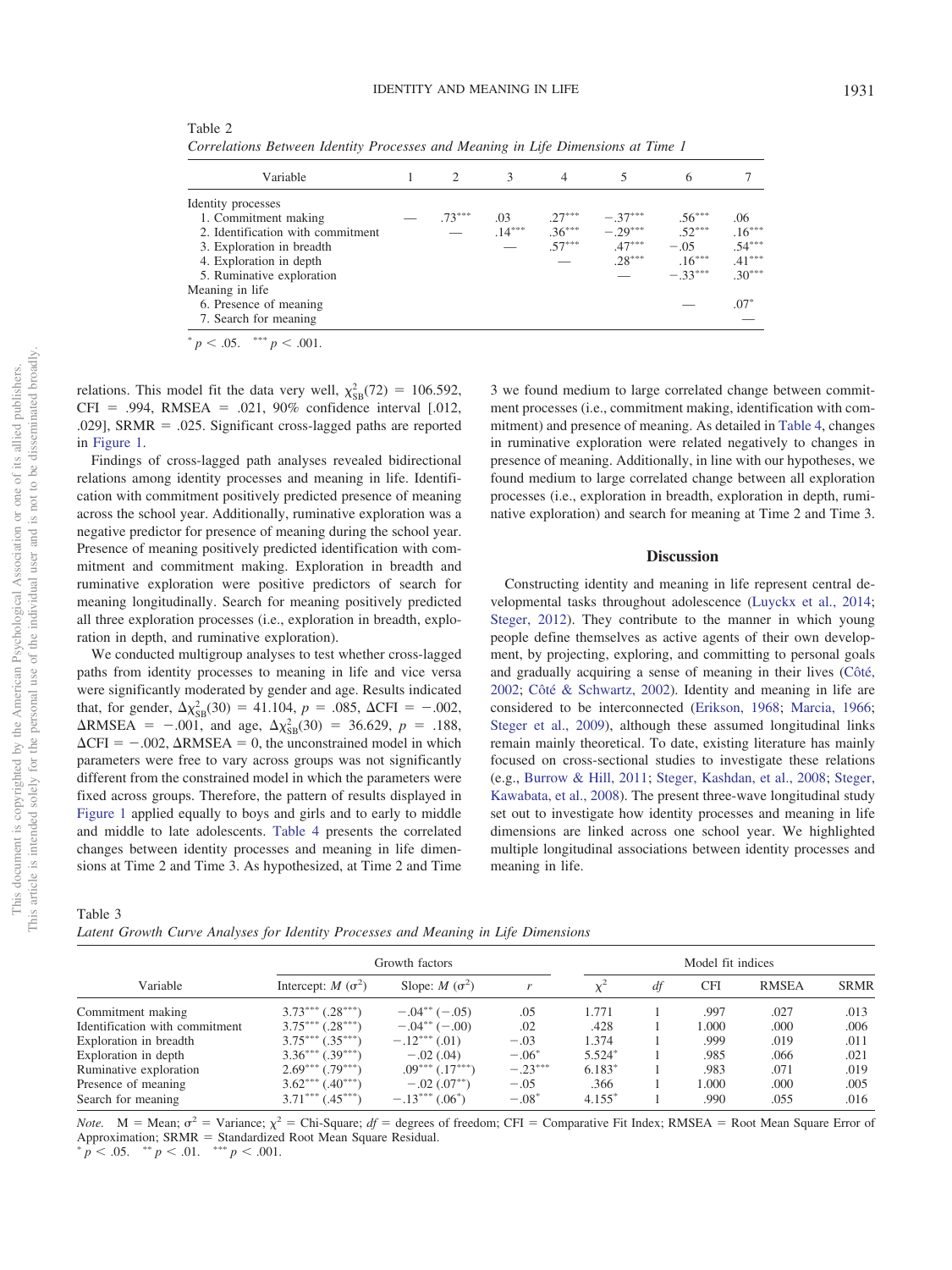

*Figure 1.* Significant standardized results for the cross-lagged model linking identity processes to meaning in life dimensions. For the sake of clarity, stability paths and correlations between identity processes and, respectively, between meaning in life dimensions are not reported. Because the model with time-invariant coefficients was retained as the final one, we present only two time points  $(T \text{ and } T+1)$ . All coefficients displayed for T + 1 represent the averaged standardized coefficients at Time 2 and Time 3.  $^*p < .05$ .  $^{**}p < .01$ . - $p < .001$ .

Before we analyze these temporal relations, we note that preliminary analyses indicated that across the school year adolescents tended to report decreases in the identity formation cycle (i.e., commitment making and exploration in breadth) and also in their identification with present commitments. As an exception, exploration in depth remained stable across the school year. Additionally, in the total sample we found an increase in ruminative exploration. For meaning in life dimensions, in the global sample presence of meaning remained stable, whereas search for meaning had a decreasing trend in the course of one school year.

## **Longitudinal Links Between Identity Processes and Meaning in Life**

We found, in line with our hypotheses, a pattern of reciprocal associations between identity processes and meaning in life dimensions that was consistent over time. This pattern applied equally to boys and girls and to early to middle and middle to late adolescents. Our results bring forward an important demonstration

Table 4

| Correlated Change Between Identity Processes and Meaning in |  |  |  |
|-------------------------------------------------------------|--|--|--|
| Life Dimensions at Times 2 and 3                            |  |  |  |

|                                          | Presence of meaning |           | Search for meaning |          |  |
|------------------------------------------|---------------------|-----------|--------------------|----------|--|
| Variable                                 | Time 2              | Time 3    | Time 2             | Time 3   |  |
| Commitment making<br>Identification with | $34***$             | $.46***$  | $.18***$           | $21***$  |  |
| commitment                               | $34***$             | $.45***$  | $.17***$           | $21***$  |  |
| Exploration in breadth                   | .06                 | .07       | $.46***$           | $.46***$ |  |
| Exploration in depth                     | $.08*$              | $.08*$    | $.34***$           | $.33***$ |  |
| Ruminative exploration                   | $-.26***$           | $-.29***$ | $22***$            | $22***$  |  |

 $p < .05.$  \*\*\*  $p < .001.$ 

of the theoretical assumptions regarding the strong links between identity and meaning in life. Findings revealed statistically significant correlated changes between identity processes and meaning in life dimensions across time. Changes in commitment processes (i.e., commitment making, identification with commitment) were positively related to changes in presence of meaning across time. Also, changes in exploration processes (i.e., exploration in breadth, exploration in depth, and ruminative exploration) were positively related to changes in search for meaning. Identification with present commitments positively predicted presence of meaning over time, whereas ruminative exploration was a negative predictor. Exploration in breadth and ruminative exploration were positive predictors of search for meaning longitudinally.

On the one hand, it appears that strong internalization of life goals and values, doubled by reduced doubt over present choices, helped adolescents in having a clear sense of meaning in their lives. Thus, in line with evidence from cross-sectional studies (e.g., Burrow et al., 2010), when adolescents were highly committed to their goals, they also had a strong sense of their life meaning and vice versa. This finding points out that, in line with the tenets of the identity capital model (Côté, 2002), during a school year adolescents who were invested in following their personal goals (i.e., high level of agency) also derived more meaning from their daily pursuits. These relations can foster young people's identity capital and can help them in resisting the cultural destructuring of late-modern societies in an agentic manner. Thus, adolescents can develop "authorship over their own biographies, taking responsibility for their life choices, and creating meaningful and satisfying lives" (Côté, 2005, p. 226).

On the other hand, our results further highlighted the dual nature of search for meaning (cf. Steger, Kawabata, et al., 2008). The present results suggest that this dimension was sustained by investigation of diverse paths for development (i.e., exploration in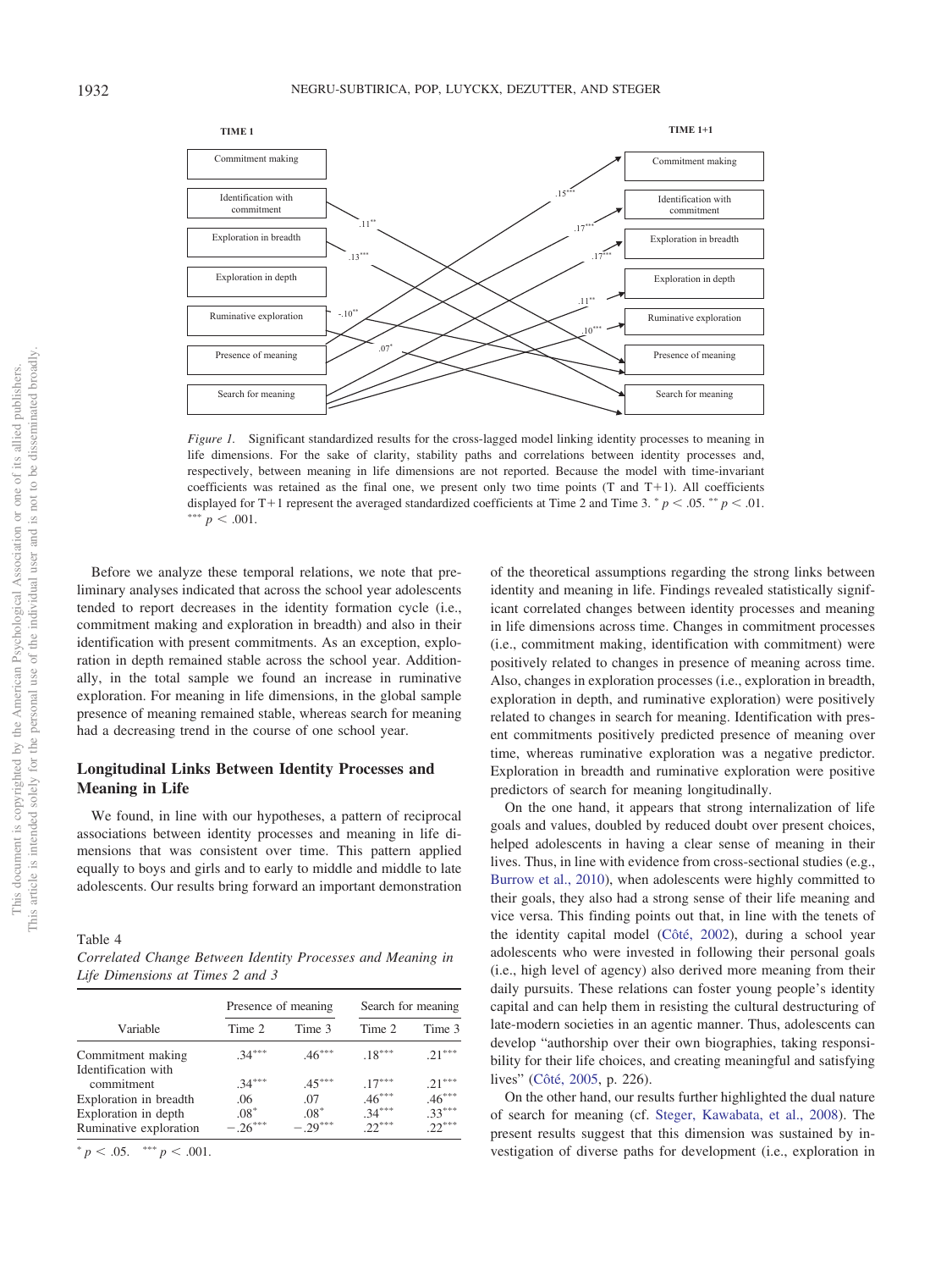This document is copyrighted by the American Psychological Association or one of its allied publishers.

This document is copyrighted by the American Psychological Association or one of its allied publishers.

breadth), detailed examination of current choices (i.e., exploration in depth), and doubts regarding the adequacy of present options (i.e., ruminative exploration). When adolescents explored various alternatives or deepened the choices they already made, they were also engaged in a process of search for meaning in their lives and vice versa. Changes in ruminative exploration were found to be negatively related to changes in presence of meaning and positively related to changes in search for meaning during one school year. Across the school year, adolescents' uncertainty about identity choices went in tandem with uncertainty about their meaning in life and also with an increased search for life meaning. These are important findings regarding the longitudinal relations between identity exploration processes and search for meaning: They indicate that not all searches for meaning are adaptive, though search for meaning does stimulate a diverse array of identity exploration pursuits. These exploration pursuits are central to healthy identity development throughout adolescence, because they will then ground strong but flexible commitments to personal goals in different life domains (Luyckx, Goossens, & Soenens; Luyckx, Goossens, Soenens, & Beyers, 2006).

Additionally, as our study pointed out, all exploration strategies were stimulated by high levels of search for life meaning. These results support the findings of narrative identity studies, which also highlighted that active identity exploration fostered coherent and complex meaning making in the construction of one's life story (e.g., McLean & Pratt, 2006; McLean & Thorne, 2003). Unfortunately, because not all exploration processes are created equal, high levels of ruminative exploration may increase a more maladaptive search for meaning, and conversely search for meaning may also activate worry and indecisiveness regarding one's current personal goals. In this regard, our study is a first attempt to analyze the "dark side" of search for meaning in relation to ruminative exploration. These findings can be also linked to the research studies conducted in the Meeus and Crocetti identity process model (Crocetti et al., 2015, 2012), which also pointed out the debilitating role of reconsideration of current commitments for adaptive functioning and, as previously detailed, the dual nature of in-depth exploration of present commitments. As people detach themselves from current personal goals (i.e., reconsideration of commitment) and/or focus on thorough analyses of specific goals (i.e., in-depth exploration), they generally tend to experience some distress and uncertainty, due to the novelty and complexity of these pursuits (see Crocetti, Beyers, & Çok, 2016, for an overview of research on the dark side of identity).

We depicted unidirectional cross-lagged relations from presence of meaning to commitment making, whereas the relation between identification with commitment and presence of meaning was bidirectional. It may be that the integration of present identity commitments into one's sense of self (i.e., identification with commitment) fosters adolescents' coherent and purposeful view of their lives more efficiently. The differential role of commitment making versus identification with commitment in adolescence was also brought forward in previous research on adolescent identity. These studies also found that identification with commitment plays a more important role in relation to positive adaptation indicators (e.g., self-esteem: Luyckx, Klimstra, Duriez, Van Petegem, Beyers, Teppers, & Goossens, 2013; well-being: Luyckx et al., 2008; the interaction between an information-oriented style and autonomous orientation: Luyckx et al., 2007).

Also, the fact that ruminative exploration was negatively linked to presence of meaning highlights the debilitating effect this identity process has on maintaining presence of meaning in one's life. This result deepens the understanding of how ruminative exploration negatively impacts adaptive functioning by reducing the coherence of life experiences. Similarly, other studies have highlighted that ruminative exploration negatively predicts conscientiousness and vice versa (e.g., Luyckx et al., 2014), and that relatedness satisfaction is a negative predictor of this identity process (Luyckx, Vansteenkiste, Goossens, & Duriez, 2009).

As previously detailed, presence of meaning was a strong positive predictor of commitment making and identification with present commitments. Search for meaning positively predicted all exploration processes (i.e., exploration in breadth, exploration in depth, and ruminative exploration). These findings clarify the potential for a strong sense of meaning to support the formation of identity commitments, whereas the process of seeking meaning in one's life sustains identity exploration across time. The link between presence of meaning and commitment processes was previously highlighted only in cross-sectional studies (e.g., Burrow et al., 2010; Kiang & Fuligni, 2010). From a developmental point of view, our findings bring forward the positive impact that a purposeful worldview can have on making personal choices and in integrating these choices into one's sense of self. We bring longitudinal proof for existing assumptions (e.g., Côté, 1996, 2005; Erikson, 1968, 1975) regarding the protective role a coherent perspective on life has for healthy identity formation in adolescence, by channeling and guiding strong identity commitments in accordance with a personal vision of the future.

The fact that search for meaning was longitudinally linked to all exploration processes underscores that this meaning in life dimension supports both adaptive and maladaptive identity exploration (Steger, Kashdan, et al., 2008). When adolescents are in the process of searching for meaning in their lives, their endeavors are complex and sometimes unpredictable, because numerous questions arise. Their questions can refer to the need to extend their searches beyond already available options (i.e., exploration in breadth), to the importance of better understanding a goal that they already follow (i.e., exploration in depth), or to the doubts about the appropriateness of present alternatives (i.e., ruminative exploration). Hence, in the quest for a "common thread" in their lives, adolescents may employ complex and diverse processes of identity exploration in order to find answers to their existential dilemmas. These findings bring important support to theoretical assumptions of meaning in life literature, which highlight that search for meaning is more of a process that people go through, rather than a discrete endpoint they achieve and maintain (e.g., Dezutter et al., 2014; Steger, 2012). To summarize, our results indicate that identity commitment promotes presence of meaning and vice versa, whereas identity exploration promotes search for meaning and vice versa. These are important empirical findings that bring longitudinal proof to existing assumptions regarding the close links between identity and meaning in life (e.g., Burrow & Hill, 2011; Côté & Schwartz, 2002; Erikson, 1968; Kiang & Fuligni, 2010).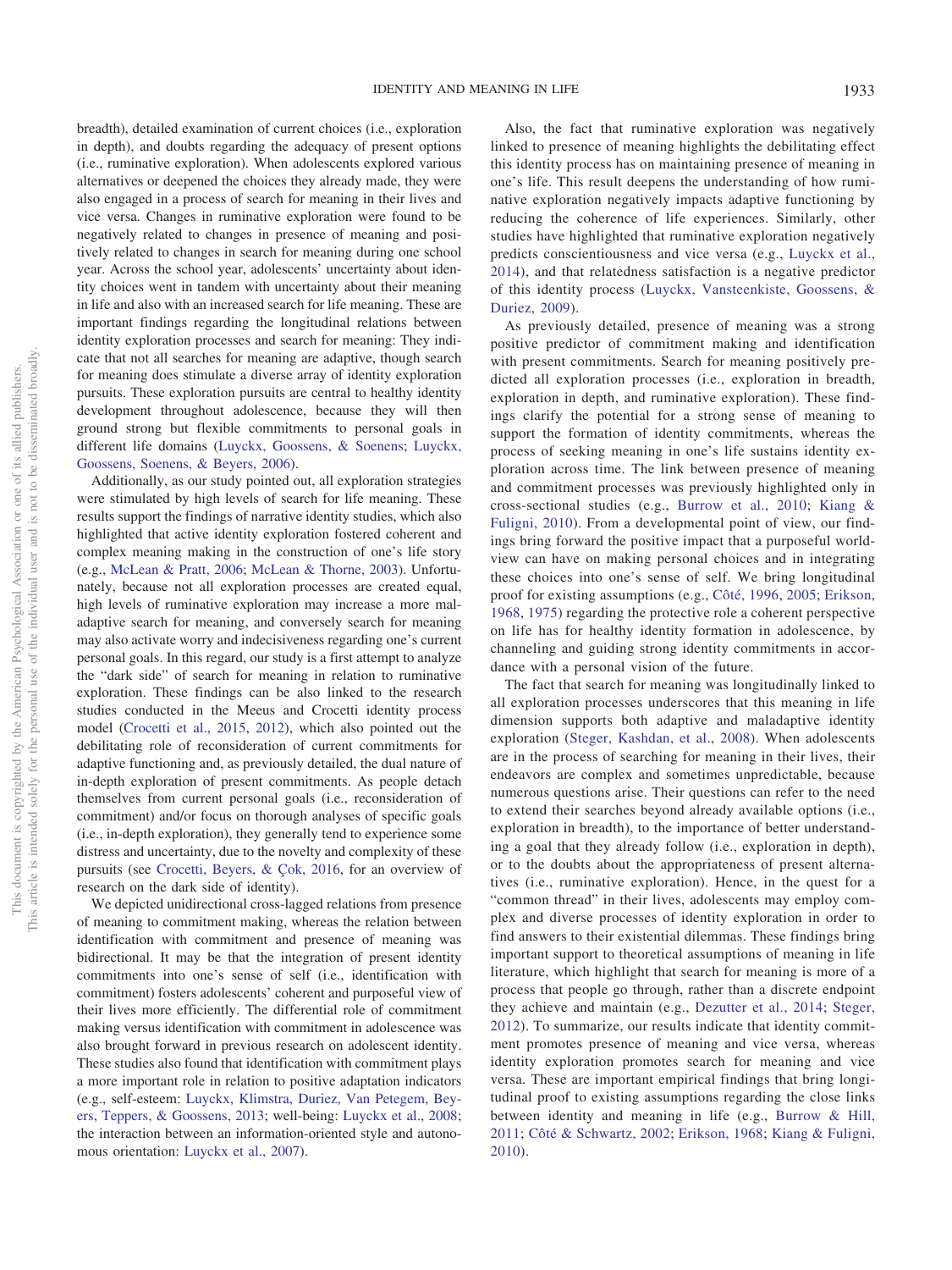#### **Implications for Applied Interventions**

From an applied perspective, our findings highlight that interventions aimed at increasing adaptive identity development should also capitalize on the manner in which adolescents develop their worldviews and subsequently derive meaning from these worldviews. The fact that identity commitments are a strong source for a coherent and meaningful life and vice versa can be actively used in the promotion of applied programs aimed at enhancing commitment to important life goals (e.g., choice of a university or an occupation). Adolescents who actively adhere to life goals (i.e., identification with commitment) that are in accordance with their coherent worldview will be better prepared to navigate a latemodern society characterized by social disintegration and high levels of consumerism (Côté, 2005).

Additionally, the strong bidirectional links between exploration processes and search for meaning are strong levers for tackling which types of exploration facilitate an adaptive search for meaning and which may lead to a time-consuming, maladaptive search for meaning. When assessing the manner in which adolescents explore their personal goals to derive a path for the future, practitioners can include appraisals of how they employ these exploration strategies for seeking significance in their lives and, conversely, how their search for life meaning may stimulate multiple, yet diverse, identity exploration strategies. For instance, adolescents attending high school may examine possible career choices by analyzing multiple alternatives (i.e., exploration in breadth), by focusing on a detailed investigation of one alternative (i.e., exploration in depth), or by extensively lingering on the fear of possibly making a bad choice (i.e., ruminative exploration). As our results indicate, these exploration processes are positively linked to their search for meaning in life.

Extensive involvement in ruminative exploration may feed a more dysfunctional search for meaning and vice versa, whereas the other types of identity exploration can be related to a search for meaning that gradually amounts to finding meaning in life. Hence, a focus on the differential developmental outcomes of the bidirectional relations between exploration processes and search for meaning can greatly assist adolescents on the road to coherent self-development in this time frame. Also, by capitalizing on the results of narrative identity studies (e.g., McLean & Pratt, 2006; McLean & Thorne, 2003), the complex pattern of relations we depicted may also foster the construction of a more coherent life story in adolescence, integrating life experiences through a complex interaction of identity exploration and meaning-making processes.

## **Limitations and Suggestions for Future Research**

The present study should be analyzed in light of several limitations. First, we investigated reciprocal associations in the study variables only during one school year. In this time frame, development is strongly dependent on school-based experiences, and we may not have captured experiences that adolescents had between school years. Hence, future studies could investigate patterns of relationships between identity and meaning in life across several school years and educational cycles (e.g., middle school to high school), while maintaining several assessments during a school year.

Second, we relied exclusively on self-report questionnaires, which may not capture the complexity of adolescent identity and meaning in life pursuits. Because both constructs we investigated reflect existential preoccupations, narrative approaches (e.g., McLean & Pratt, 2006; Syed & Azmitia, 2010) and diary studies (e.g., Kiang & Fuligni, 2010) could offer a more nuanced picture of adolescents' strivings for identity and meaning in life.

Third, we did not specifically appraise cultural factors (e.g., individualist vs. collectivistic orientations: Phinney, 2000; religious background and religious commitments) that may mediate the relation between identity processes and meaning in life (e.g., Boyraz et al., 2013; Steger, Kawabata, et al., 2008). Nevertheless, a strength of this study consists in the fact that it was conducted in Romania, a culture that has been less analyzed in psychological research. Romania has been considered a collectivistic culture according to Hofstede's (2001) indicators, though recent studies have tended to indicate an increase in more individualistic value orientations in younger generations (Damian, Negru-Subtirica, Pop, & Baban, 2016; Fülöp & Ross, 2005; Negru, 2012). Future studies could investigate how culture-sensitive factors influence identity and meaning in life longitudinally (e.g., extrinsic and intrinsic aspirations: Negru, Subtiricăa, & Opre, 2011; religiosity: Negru, Haragâs¸, & Mustea, 2014).

#### **Conclusions**

This study has shed additional light on two indicators of adaptive development in adolescence: identity and meaning in life. We investigated and showed for the first time bidirectional longitudinal relations between identity processes and meaning in life. We underscored that identity and meaning in life mutually support each other across time through phases of exploration and commitment.

#### **References**

- Baumeister, R. F. (1991). *Meanings of life*. New York, NY: Guilford Press. Bollen, K. A. (1989). *Structural equations with latent variables*. [http://dx](http://dx.doi.org/10.1002/9781118619179) [.doi.org/10.1002/9781118619179](http://dx.doi.org/10.1002/9781118619179)
- Boyraz, G., Lightsey, O. R., Jr., & Can, A. (2013). The Turkish version of the Meaning in Life Questionnaire: Assessing the measurement invariance across Turkish and American adult samples. *Journal of Personality Assessment, 95,* 423–431. [http://dx.doi.org/10.1080/00223891.2013](http://dx.doi.org/10.1080/00223891.2013.765882) [.765882](http://dx.doi.org/10.1080/00223891.2013.765882)
- Brassai, L., Piko, B. F., & Steger, M. F. (2015). A reason to stay healthy: The role of meaning in life in relation to physical activity and healthy eating among adolescents. *Journal of Health Psychology, 20,* 473–482. <http://dx.doi.org/10.1177/1359105315576604>
- Burrow, A. L., & Hill, P. L. (2011). Purpose as a form of identity capital for positive youth adjustment. *Developmental Psychology, 47,* 1196– 1206. <http://dx.doi.org/10.1037/a0023818>
- Burrow, A. L., O'Dell, A. C., & Hill, P. L. (2010). Profiles of a developmental asset: Youth purpose as a context for hope and well-being. *Journal of Youth and Adolescence, 39,* 1265–1273. [http://dx.doi.org/10](http://dx.doi.org/10.1007/s10964-009-9481-1) [.1007/s10964-009-9481-1](http://dx.doi.org/10.1007/s10964-009-9481-1)
- Byrne, B. M. (2012). *Structural equation modeling with Mplus: Basic concepts, applications, and programming* (2nd ed.). New York, NY: Routledge.
- Chen, F. F. (2007). Sensitivity of goodness of fit indexes to lack of measurement invariance. *Structural Equation Modeling, 14,* 464–504. <http://dx.doi.org/10.1080/10705510701301834>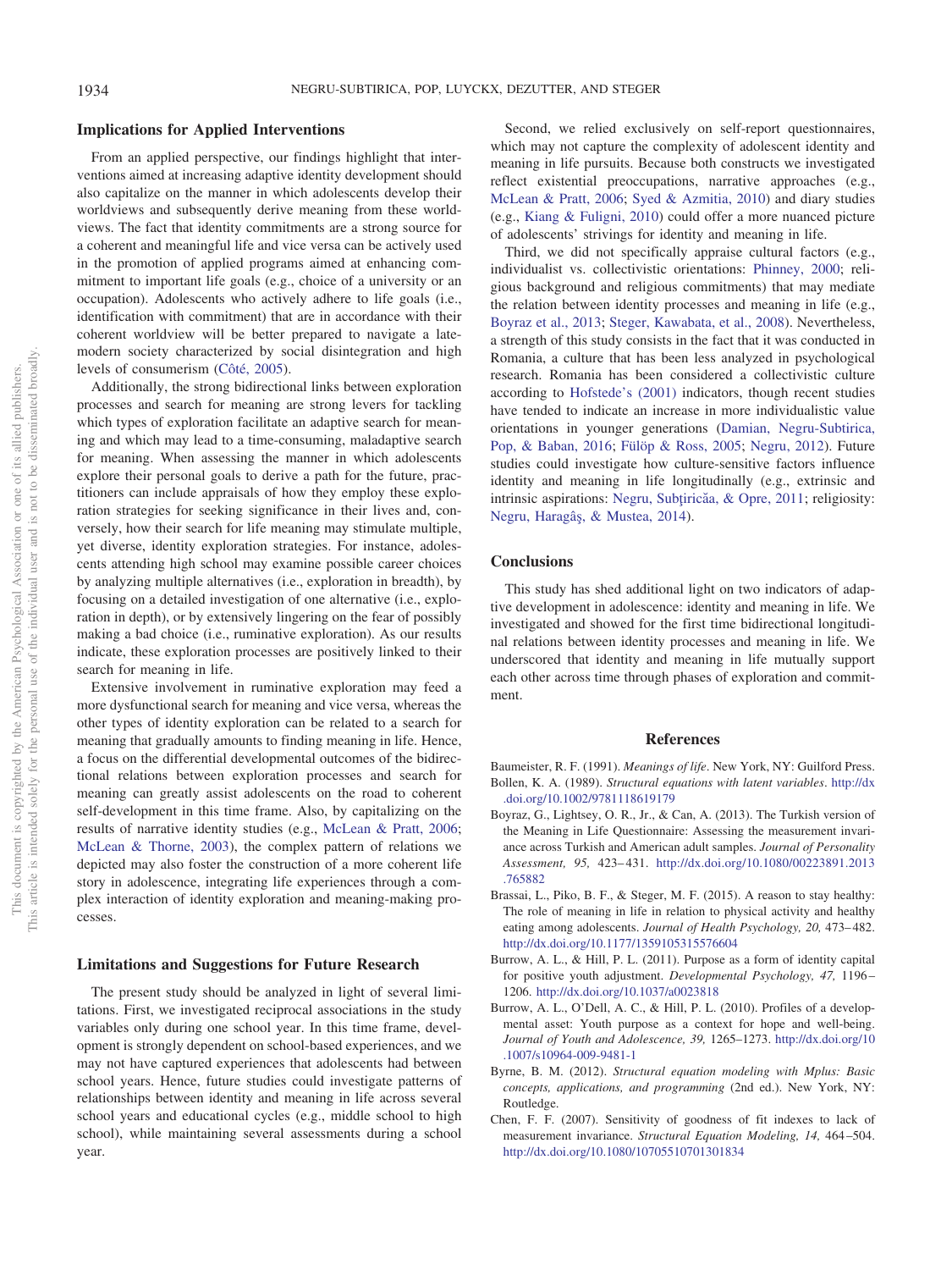- Cheung, G. W., & Rensvold, R. B. (2002). Evaluating goodness-of-fit indexes for testing measurement invariance. *Structural Equation Modeling, 9,* 233–255. [http://dx.doi.org/10.1207/S15328007SEM0902\\_5](http://dx.doi.org/10.1207/S15328007SEM0902_5)
- Cohen, J. (1988). *Statistical power analysis for the behavioral sciences* (2nd ed.). Hillsdale, NJ: Erlbaum.
- Côté, J. E. (1996). Sociological perspectives on identity formation: The culture–identity link and identity capital. *Journal of Adolescence, 19,* 417–428. <http://dx.doi.org/10.1006/jado.1996.0040>
- Côté, J. E. (2002). The role of identity capital in the transition to adulthood: The individualization thesis examined. *Journal of Youth Studies, 5,* 117–134. <http://dx.doi.org/10.1080/13676260220134403>
- Côté, J. E. (2005). Identity capital, social capital and the wider benefits of learning: Generating resources facilitative of social cohesion. *London Review of Education, 3,* 221–237. [http://dx.doi.org/10.1080/1474](http://dx.doi.org/10.1080/14748460500372382) [8460500372382](http://dx.doi.org/10.1080/14748460500372382)
- Côté, J. E., & Schwartz, S. J. (2002). Comparing psychological and sociological approaches to identity: Identity status, identity capital, and the individualization process. *Journal of Adolescence, 25,* 571–586. <http://dx.doi.org/10.1006/jado.2002.0511>
- Crocetti, E., Beyers, W., & Çok, F. (2016). Shedding light on the dark side of identity: Introduction to the special issue. *Journal of Adolescence, 47,* 104–108. <http://dx.doi.org/10.1016/j.adolescence.2016.01.002>
- Crocetti, E., Cieciuch, J., Gao, C.-H., Klimstra, T., Lin, C.-L., Matos, P. M., . . . Meeus, W. (2015). National and gender measurement invariance of the Utrecht-Management of Identity Commitments Scale (U-MICS): A ten-nation study with university students. *Assessment, 22,* 753–768. <http://dx.doi.org/10.1177/1073191115584969>
- Crocetti, E., Luyckx, K., Scrignaro, M., & Sica, L. S. (2011). Identity formation in Italian emerging adults: A cluster-analytic approach and associations with psychosocial functioning. *European Journal of Developmental Psychology, 8,* 558–572. [http://dx.doi.org/10.1080/17405629](http://dx.doi.org/10.1080/17405629.2011.576858) [.2011.576858](http://dx.doi.org/10.1080/17405629.2011.576858)
- Crocetti, E., Schwartz, S. J., Fermani, A., Klimstra, T., & Meeus, W. (2012). A cross-national study of identity status in Dutch and Italian adolescents: Status distributions and correlates. *European Psychologist, 17,* 171–181. <http://dx.doi.org/10.1027/1016-9040/a000076>
- Crocetti, E., Sica, L. S., Schwartz, S. J., Serafini, T., & Meeus, W. (2013). Identity styles, dimensions, statuses, and functions: Making connections among identity conceptualizations. *European Review of Applied Psychology, 63,* 1–13. <http://dx.doi.org/10.1016/j.erap.2012.09.001>
- Damian, L. E., Negru-Subtirica, O., Pop, E. I., & Baban, A. (2016). The costs of being the best: Consequences of academic achievement on students' identity, perfectionism, and vocational development. In A. Montgomery & I. Kehoe (Eds.), *Reimagining the purpose of schools and educational organisations: Developing critical thinking, agency, beliefs in schools and educational organizations* (pp. 173–188). [http://dx.doi](http://dx.doi.org/10.1007/978-3-319-24699-4_13) [.org/10.1007/978-3-319-24699-4\\_13](http://dx.doi.org/10.1007/978-3-319-24699-4_13)
- Dezutter, J., Waterman, A. S., Schwartz, S. J., Luyckx, K., Beyers, W., Meca, A.,... Caraway, S. J. (2014). Meaning in life in emerging adulthood: A person-centered approach. *Journal of Personality, 82,* 57–68. <http://dx.doi.org/10.1111/jopy.12033>
- Enders, C. K. (2010). *Applied missing data analysis*. New York, NY: Guilford Press.
- Erikson, E. H. (1968). *Identity: Youth and crisis*. New York, NY: Norton.
- Erikson, E. H. (1975). *Life history and the historical moment*. New York, NY: Norton.
- Frankl, V. (1963). *Man's search for meaning*. Boston, MA: Beacon Press.
- Fülöp, M., & Ross, A. (Eds.). (2005). *Growing up in Europe today: Developing identities among adolescents*. Stoke-on-Trent, United Kingdom: Trentham Books.
- Habermas, T., & Bluck, S. (2000). Getting a life: the emergence of the life story in adolescence. *Psychological Bulletin, 126,* 748–769. [http://dx](http://dx.doi.org/10.1037/OT033-2909.126.5.741) [.doi.org/10.1037/OT033-2909.126.5.741](http://dx.doi.org/10.1037/OT033-2909.126.5.741)
- Hemphill, J. F. (2003). Interpreting the magnitudes of correlation coefficients. *American Psychologist, 58,* 78–79. [http://dx.doi.org/10.1037/](http://dx.doi.org/10.1037/0003-066X.58.1.78) [0003-066X.58.1.78](http://dx.doi.org/10.1037/0003-066X.58.1.78)
- Hofstede, G. (2001). *Culture's consequences: Comparing values, behaviors, institutions and organizations across nations* (2nd ed.). Thousand Oaks, CA: Sage.
- Karaś, D., Cieciuch, J., Negru, O., & Crocetti, E. (2015). Relationships between identity and well-being in Italian, Polish, and Romanian emerging adults. *Social Indicators Research, 121,* 727–743. [http://dx.doi.org/](http://dx.doi.org/10.1007/s11205-014-0668-9) [10.1007/s11205-014-0668-9](http://dx.doi.org/10.1007/s11205-014-0668-9)
- Kiang, L., & Fuligni, A. J. (2010). Meaning in life as a mediator of ethnic identity and adjustment among adolescents from Latin, Asian, and European American backgrounds. *Journal of Youth and Adolescence, 39,* 1253–1264. <http://dx.doi.org/10.1007/s10964-009-9475-z>
- Kiang, L., & Witkow, M. R. (2015). Normative changes in meaning in life and links to adjustment in adolescents from Asian American backgrounds. *Asian American Journal of Psychology, 6,* 164–173. [http://dx](http://dx.doi.org/10.1037/aap0000018) [.doi.org/10.1037/aap0000018](http://dx.doi.org/10.1037/aap0000018)
- Klimstra, T. A., Bleidorn, W., Asendorpf, J. B., Van Aken, M. A., & Denissen, J. J. (2013). Correlated change of Big Five personality traits across the lifespan: A search for determinants. *Journal of Research in Personality, 47,* 768–777. <http://dx.doi.org/10.1016/j.jrp.2013.08.004>
- Little, R. J. A. (1988). A test of missing completely at random for multivariate data with missing values. *Journal of the American Statistical Association, 83,* 1198–1202. [http://dx.doi.org/10.1080/01621459](http://dx.doi.org/10.1080/01621459.1988.10478722) [.1988.10478722](http://dx.doi.org/10.1080/01621459.1988.10478722)
- Luyckx, K., Goossens, L., & Soenens, B. (2006). A developmental contextual perspective on identity construction in emerging adulthood: Change dynamics in commitment formation and commitment evaluation. *Developmental Psychology, 42,* 366–380. [http://dx.doi.org/10](http://dx.doi.org/10.1037/0012-1649.42.2.366) [.1037/0012-1649.42.2.366](http://dx.doi.org/10.1037/0012-1649.42.2.366)
- Luyckx, K., Goossens, L., Soenens, B., & Beyers, W. (2006). Unpacking commitment and exploration: Preliminary validation of an integrative model of late adolescent identity formation. *Journal of Adolescence, 29,* 361–378. <http://dx.doi.org/10.1016/j.adolescence.2005.03.008>
- Luyckx, K., Klimstra, T. A., Duriez, B., Van Petegem, S., & Beyers, W. (2013). Personal identity processes from adolescence through the late 20s: Age trends, functionality, and depressive symptoms. *Social Development, 22,* 701–721.
- Luyckx, K., Klimstra, T. A., Duriez, B., Van Petegem, S., Beyers, W., Teppers, E., & Goossens, L. (2013). Personal identity processes and self-esteem: Temporal sequences in high school and college students. *Journal of Research in Personality, 47,* 159–170. [http://dx.doi.org/10](http://dx.doi.org/10.1016/j.jrp.2012.10.005) [.1016/j.jrp.2012.10.005](http://dx.doi.org/10.1016/j.jrp.2012.10.005)
- Luyckx, K., Schwartz, S. J., Berzonsky, M. D., Soenens, B., Vansteenkiste, M., Smits, I., & Goossens, L. (2008). Capturing ruminative exploration: Extending the four-dimensional model of identity formation in late adolescence. *Journal of Research in Personality, 42,* 58–82. [http://dx](http://dx.doi.org/10.1016/j.jrp.2007.04.004) [.doi.org/10.1016/j.jrp.2007.04.004](http://dx.doi.org/10.1016/j.jrp.2007.04.004)
- Luyckx, K., Soenens, B., Berzonsky, M. D., Smits, I., Goossens, L., & Vansteenkiste, M. (2007). Information-oriented identity processing, identity consolidation, and well-being: The moderating role of autonomy, self-reflection, and self-rumination. *Personality and Individual Differences, 43,* 1099–1111. [http://dx.doi.org/10.1016/j.paid.2007.03](http://dx.doi.org/10.1016/j.paid.2007.03.003) [.003](http://dx.doi.org/10.1016/j.paid.2007.03.003)
- Luyckx, K., Teppers, E., Klimstra, T. A., & Rassart, J. (2014). Identity processes and personality traits and types in adolescence: Directionality of effects and developmental trajectories. *Developmental Psychology, 50,* 2144–2153. <http://dx.doi.org/10.1037/a0037256>
- Luyckx, K., Vansteenkiste, M., Goossens, L., & Duriez, B. (2009). Basic need satisfaction and identity formation: Bridging self-determination theory and process-oriented identity research. *Journal of Counseling Psychology, 56,* 276–288. <http://dx.doi.org/10.1037/a0015349>